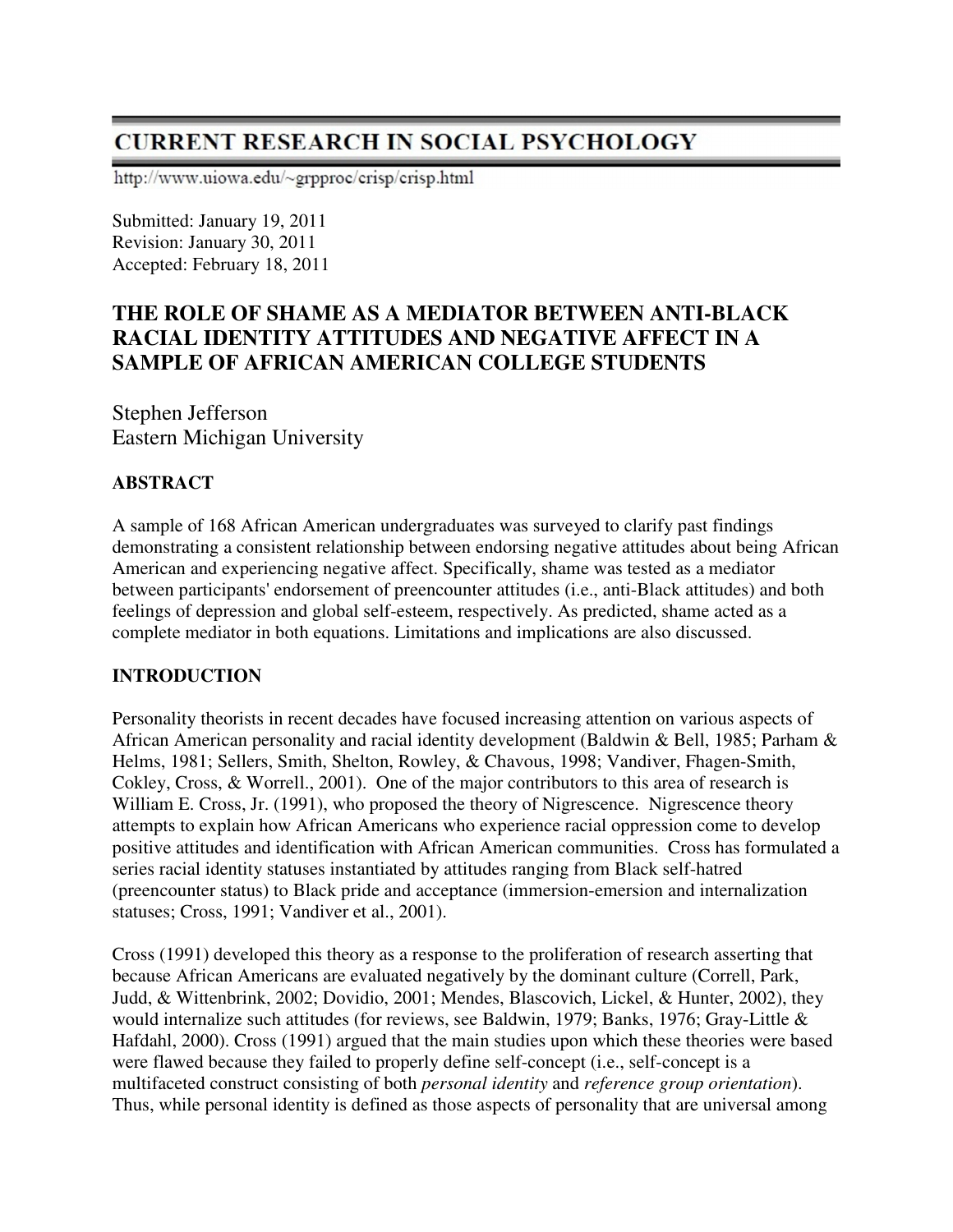all humans and putatively independent of socialization (e.g., anxiousness, self-esteem, introversion-extroversion, etc.), reference group orientation is that aspect of persona fabricated by cultural scripts (e.g., gender, racial, and class identities). Nigrescence was a response to decades of conceptual synecdoche in which these facets of self-concept were assumed to represent the whole. Consequently, many studies operationalized African American self-concept by using either measures of personal identity or reference group orientation, but not both. This has resulted in confusion concerning the particular mechanism by which racial group orientation might be associated with both personal identity and psychopathology. The present study is an initial attempt to clarify this confusion.

Of most relevance to the current study is Cross's preencounter status. Although it has undergone several iterations, the consistent theme throughout these revisions has been that a core attitudinal stance of this status is one of Black self-hatred (Vandiver et al., 2001).

#### **Preencounter Attitudes and Negative Affect**

How are preencounter attitudes associated with negative psychological states? Carter (1991) found that "preencounter attitudes were significantly positively related to self-reported anxiety, memory impairment, paranoia, hallucinations, alcohol concerns, and global psychological distress" (p. 111). Munford (1994) and Pyant and Yanico (1991) found that preencounter attitudes appear to be positively correlated with depressive symptoms (r =.33 and .38, respectively).

Why would endorsing negative attitudes about one's reference group be associated with negative affect? Having an immutable, ascribed membership in a group one does not value would likely create a sense of dissonance in individuals. Such status incongruence has been linked empirically (Higgins, Klein, & Strauman, 1985; Lundberg, Kristenson, & Starrin, 2009) and theoretically (Kaufman, 1996) to feelings of shame; however, research is lacking with regard to empirically examining the association of shame with preencounter attitudes Thus, the present study is a first step toward this end.

#### **Shame and Negative Affect**

What is shame? From the *pudor* (Kaster, 1997) of the Romans to the Chinese concept of *face* (Yau-fai Ho, 1976), shame has generally been defined as the feeling of wanting to disappear from view or hide from others (Lewis, 1987a; Tomkins, 1963), or as the experience of losing social attractiveness (Van Vliet, 2008).

How is shame associated with negative affect? Extensive theoretical (Kaufman, 1996; Lewis, 1987b) and empirical (De Rubeis & Hollenstein, 2009; Gilbert, McEwan, Bellew, Mills, & Gale, 2009) research supports a strong relationship between depressive affect and shame. The correlation between shame and depression has been found to range from .59 to .79 (Cook, 1994).

#### **Preencounter Attitudes, Shame, and Depression**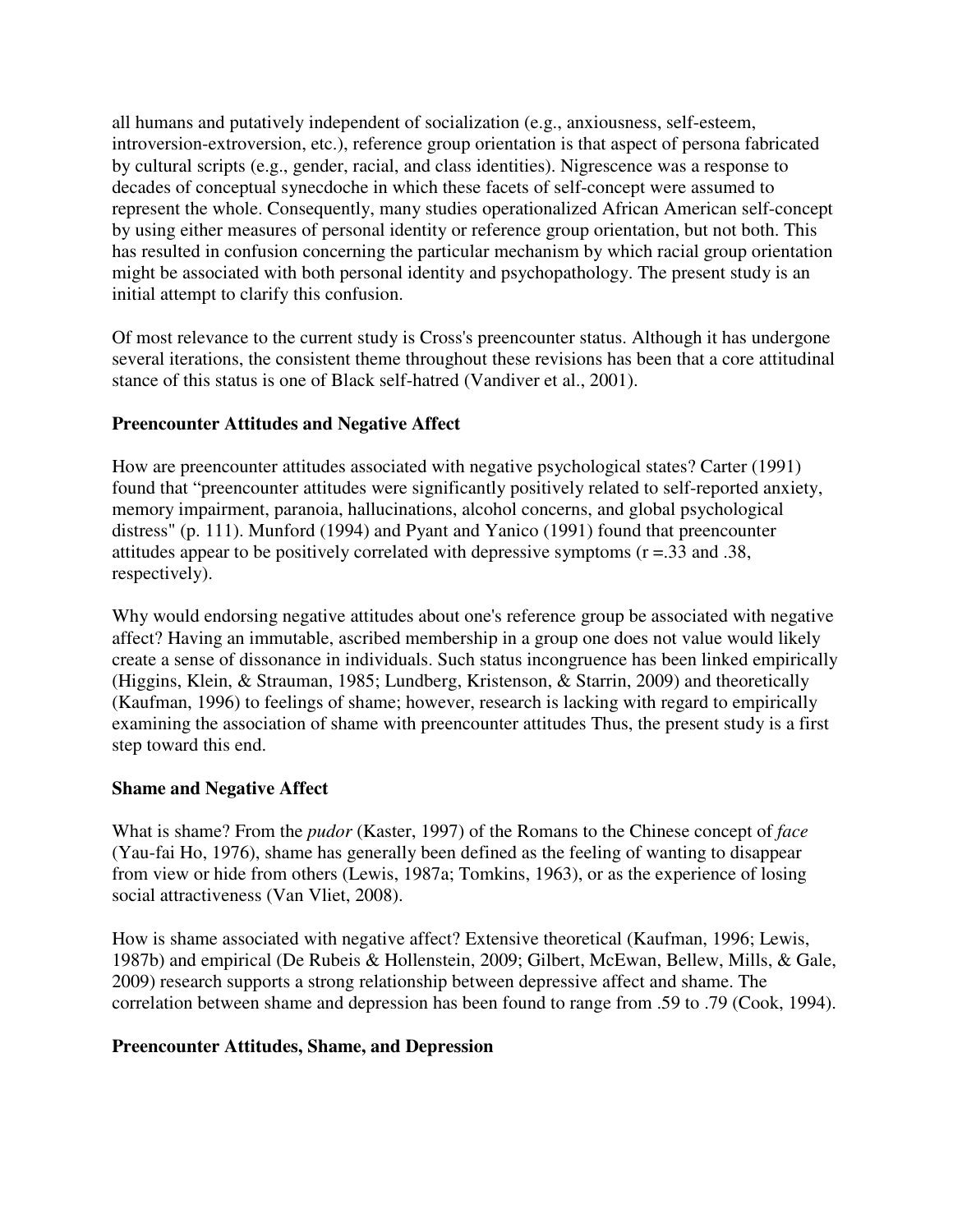Shame and the preencounter stance both appear to tap heavily into themes of self-disaprobation; however, while shame is a global indictment of the self, preencounter attitudes represent a more circumscribed facet of shame (i.e., racial identity, rather than the whole self, is reproached). Further, while both shame and preencounter attitudes are associated with depressive symptoms, the correlation between shame and depression is generally much larger than that between preencounter attitudes and depression. Consequently, I hypothesized that shame would act as a mediator between the endorsement of preencounter attitudes and the experience of depressive affect.

#### **Preencounter Attitudes, Shame, and Global Self-Esteem**

The relationship of African American racial identity attitudes with global self-esteem is a complex one (Cross, 1991); however, past research has demonstrated a consistent negative correlation between endorsement of preencounter attitudes and self-esteem (Collins & Lightsey, 2001; Munford, 1994; Pyant & Yanico, 1991; Speight, Vera, & Derrickson, 1996).

With regard to the relation of shame with global self-esteem, research has consistently demonstrated a strong negative correlation between these variables (Brown & Marshall, 2001; Thompson, Sharp, & Alexander, 2008; Yelsma, Brown, & Elison, 2002). However, Cook (1994) asserts that while low levels of self-esteem ought to be associated with increasing experience of shame, low levels of shame are not necessarily indicative of higher self-esteem. Working from this theory, shame and global self-esteem would likely be more strongly associated with each other than either would be with preencounter attitudes. Why? If Cross's (1991) definition of selfconcept is correct, then shame and global self-esteem are both facets of the common superordinate construct of personal identity. Conceptually, this suggests a much stronger relation between these variables. Contrastingly, preencounter attitudes are part of the reference group construct, and therefore ought to be related to, but more distal from, personal identity.

Finally, why place shame as a mediator between preencounter attitudes and global self-esteem rather than reversing this relationship (i.e., placing self-esteem as a mediator between shame and preencounter attitudes)? Assuming that shame and self-esteem are subsumed under a common construct of personal identity, then this begs the question: How are preencounter attitudes associated with personal identity? Intuitively, the answer appears to lie in the fact that both shame and preencounter attitudes tap into a general negative self-evaluation construct (i.e., there is no affectively "positive" aspect to the endorsement of either stance). However, global selfesteem has both negative and positive qualities (Rosenberg, Schooler, Schoenbach, Rosenberg, 1995). Thus, if we accept Cook's (1994) assertion that shame represents the negative side of global self-esteem, and we remember that in Cross's (1991) theory preencounter attitudes reflect a negative evaluation of being Black, then the logical link become clear: shame bridges the gap between preencounter attitudes and self-esteem through the theme of negative self-evaluation.

To review, the specific hypotheses of this study are as follows:

Hypothesis 1: Shame was expected to mediate the relationship between preencounter attitudes and depression.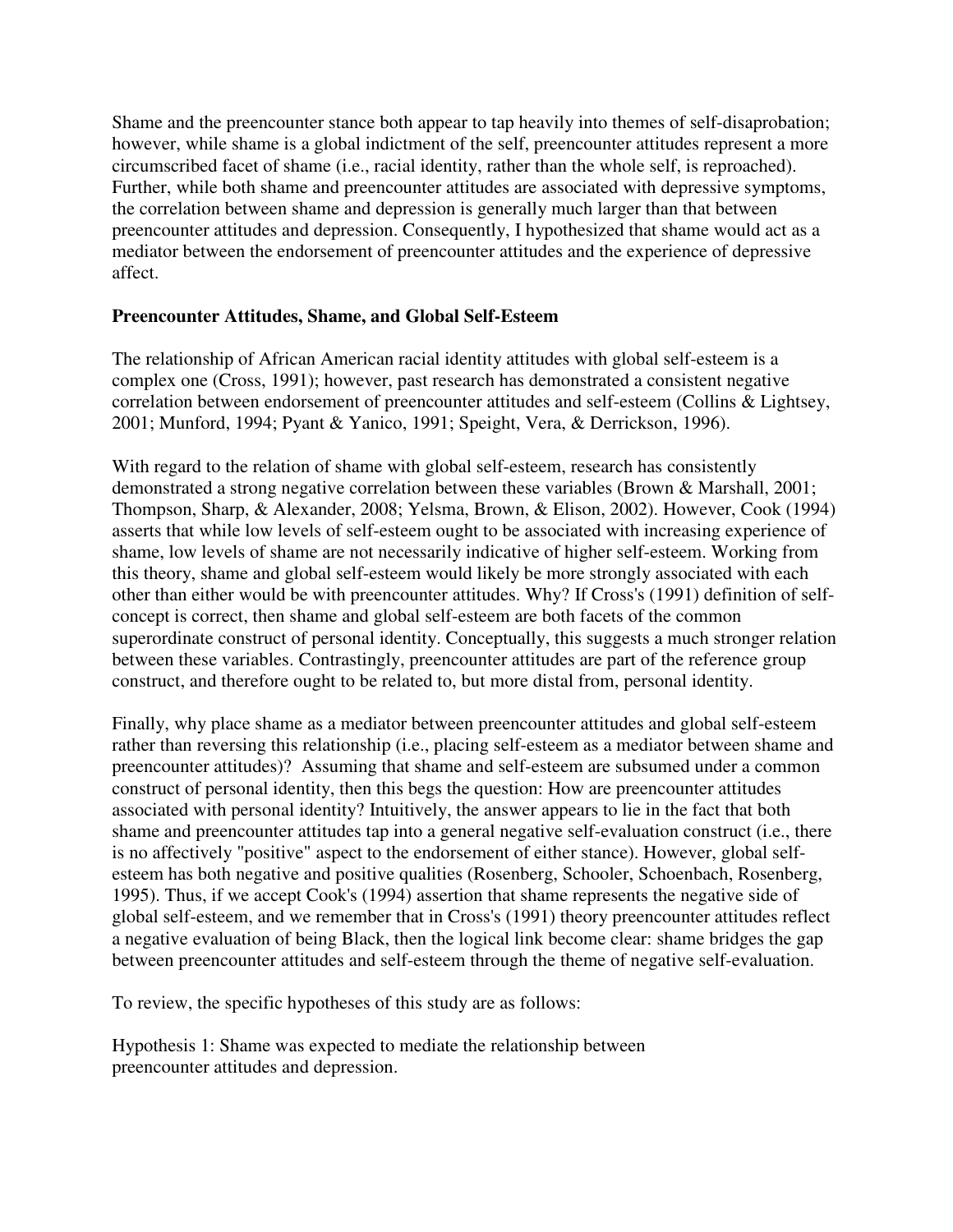Hypothesis 2: Shame was expected to mediate the relationship between preencounter attitudes and global self-esteem.

## **METHODS**

## **Participants and Procedures**

A sample of 168 African American students (95 women, 72 men, 1 no sex reported) was recruited at a large Midwestern university. Average age was  $20.92$  (SD = 3.65; range  $17 - 39$ ). The mediation hypotheses proposed in this study were tested using the method proposed by Frazier, Tix, and Barron (2004).

## **Measures**

In addition to filling out a consent form and a brief demographic questionnaire, participants completed the following measures:

## **The Black racial identity attitude scale (RIAS)**

This 50-item scale was created to measure African American participants' endorsement of various racial identity related statements using a 1 (strongly disagree) to 5 (strongly agree) scale (Helms & Parham, 1996). For the present study, we restrict our interest to the preencounter subscale. Items from the 18-item preencounter subscale tap themes related to seeing Black people as untrustworthy, less intelligent than Whites, failures, and coming from an uncivilized continent. Total scores are calculated by summing the appropriate subscale items. Higher scores are indicative of greater endorsement of the measured construct, and vice versa.

#### **Center for epidemiologic studies depression scale (CESD)**

This 20-item scale measures the affective elements of depressive symptomatology for both normal and clinical populations by asking respondents to rate (0=none of the time to 3=most of the time) their experiences of happiness, helplessness, guilt, hopelessness, etc. during the past week (Radloff, 1977). Responses are summed to yield a total score, with higher scores indicating more depressive symptoms.

#### **Internalized shame scale (ISS)**

Cook's (1994) shame scale consists of 24 shame-related items. Respondents rate how often they feel small, unimportant, not good enough etc. using a scale from zero (never) to four (almost always). Scale items are summed to produce a total score, with higher scores indicating greater internalized shame.

This measure also includes a 6-item global self-esteem scale utilizing the same 0 to 4 rating options. This measure assesses participants' overall feelings of self-worth, with higher scores indicating higher self-esteem.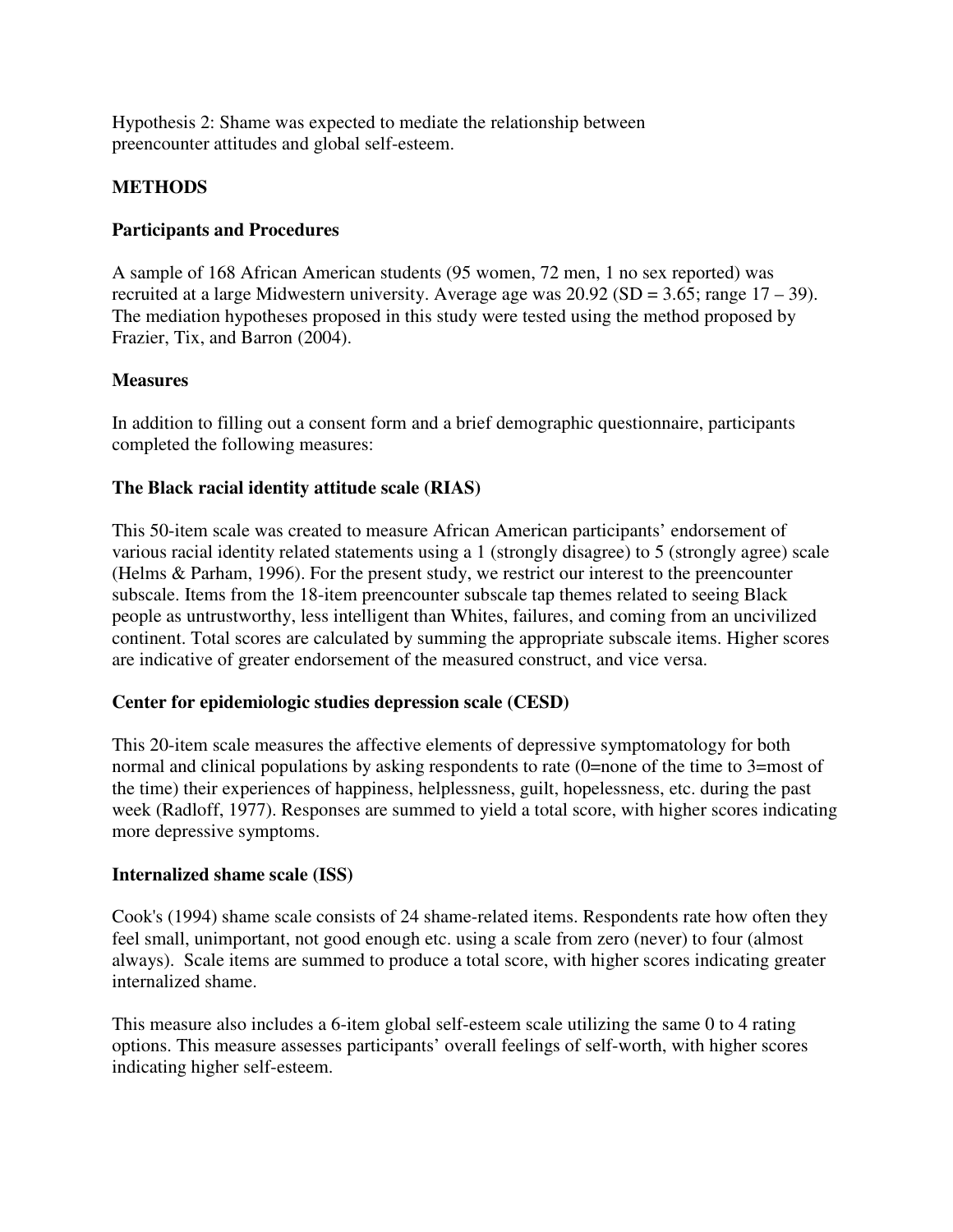## **RESULTS**

Before conducting the analyses for this study, the data were reviewed to assure accurate entry, account for missing values, and ensure that the distribution of the data fit with the basic assumptions of multivariate analysis. Intercorrelations, alpha coefficients, means, and standard deviations are provided for the key variables of this study in Table 1.

Table 1

Intercorrelation between the four key variables of this study.

|              | Self-Esteem | <b>CESD</b> | <b>Shame</b> | Preencounter<br><b>Attitudes</b> |
|--------------|-------------|-------------|--------------|----------------------------------|
| Self-Esteem  | .84         | $-.36***$   | $-.47***$    | $-.17*$                          |
|              |             |             |              |                                  |
| <b>CESD</b>  |             | .88         | $.72***$     | $.39***$                         |
|              |             |             |              |                                  |
| <b>Shame</b> |             |             | .94          | $.43***$                         |
|              |             |             |              |                                  |
| Preencounter |             |             |              | .76                              |
| Attitudes    |             |             |              |                                  |
|              |             |             |              |                                  |
| Mean         | 19.64       | 15.08       | 24.83        | 35.83                            |
| <b>SD</b>    | 3.91        | 9.80        | 17.07        | 8.11                             |

Note. Alpha coefficients are listed in bold the diagonal. N ranged from 167 to 168. CESD = Center for Epidemiologic Studies Depression Scale.  $*<sub>p</sub> < .05.$  \*\*\*  $p < .001.$ 

#### **Hypothesis 1**

The first prediction of this study (i.e., that shame would mediate the relationship between preencounter attitudes and depression) was supported. Specifically, when two separate simple regression equations were used to regress ISS (shame) scores (see Table 2, Step 1) and CESD (depressive symptoms) scores (see Table 2, Step 2) on preencounter scores; both regressions were significant. Further, the third regression equation in testing for mediation (i.e., regressing CESD scores on both preencounter and ISS scores simultaneously) also yielded significant results in support of a mediating relationship, (see Table 2, Step 3). Because the variance explained by preencounter scores in Step 3 was significantly less than that observed in Step 2 (see Table 2), these findings indicate that ISS scores mediate the relationship between preencounter and CESD scores (Sobel's  $z=6.2$ ,  $p < .001$ ).

#### **Table 2**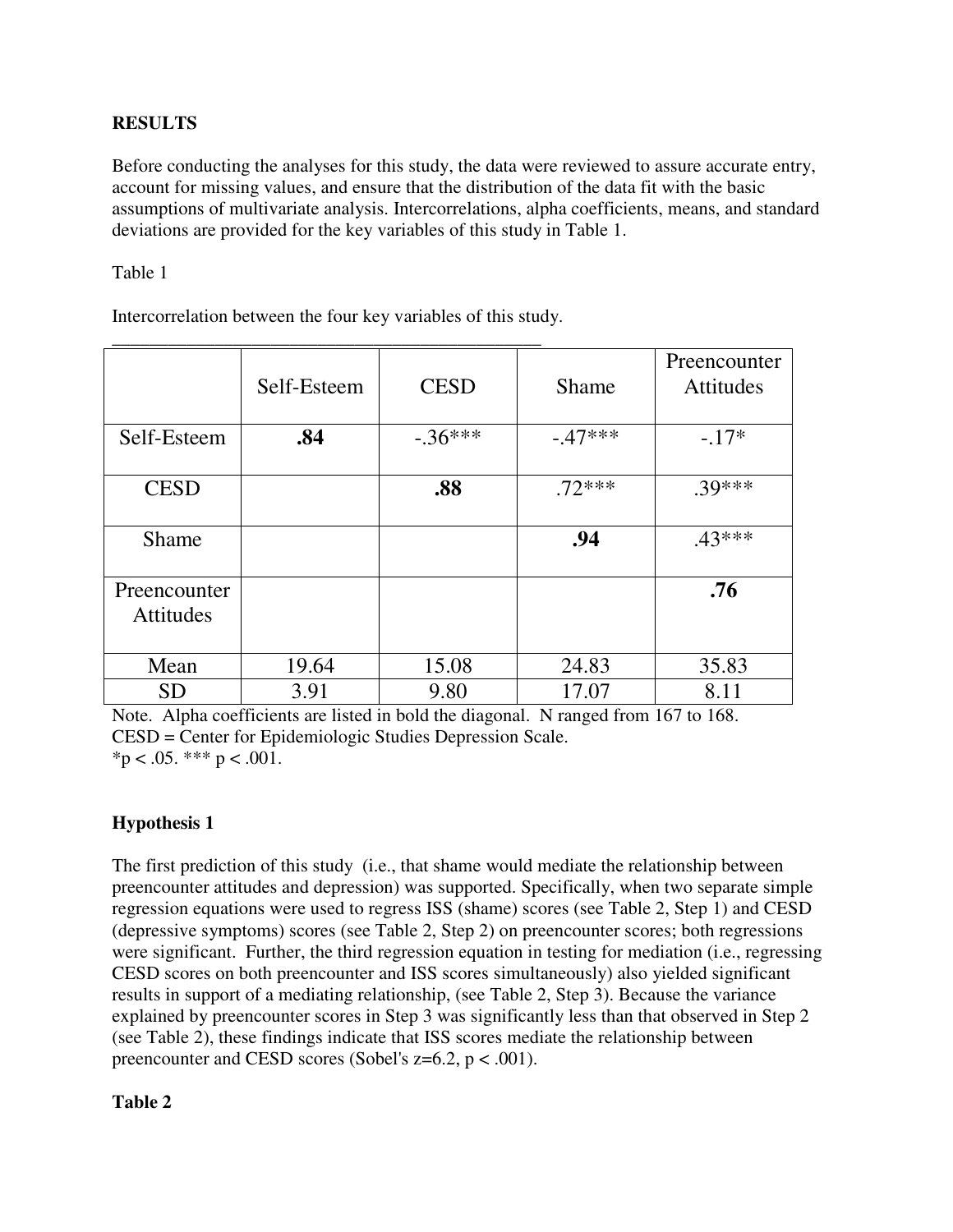Regressions Utilized to Assess the Role of Shame as a Mediator Between Preencounter Attitudes and Depressive Symptoms.

| Steps in<br><b>Regression Tests</b><br>for Mediation | <b>Variables Entered</b> | B(SE)    | Standardized<br><b>B</b> eta |
|------------------------------------------------------|--------------------------|----------|------------------------------|
| Step 1                                               |                          |          |                              |
| Outcome:                                             | Shame scores             |          |                              |
| Predictor:                                           | Preencounter             | .67(.11) | $.43***$                     |
|                                                      | scores                   |          |                              |
| Step 2                                               |                          |          |                              |
| Outcome:                                             | <b>CESD</b>              |          |                              |
| Predictor:                                           | Preencounter             | .43(.08) | $.39***$                     |
| Step 3                                               |                          |          |                              |
| Outcome:                                             | <b>CESD</b>              |          |                              |
| Mediator:                                            | Shame scores             | .47(.04) | $.68***$                     |
| Predictor:                                           | Preencounter             | .11(.06) | .10                          |
|                                                      | scores                   |          |                              |

Note. CESD=Center for Epidemiologic Studies Depression Scale. \*\*\*  $p < .001$ .

## **Hypothesis 2**

Shame was hypothesized to mediate the relationship between preencounter attitudes and selfesteem. Having already established a significant relationship between ISS and preencounter subscale scores (see previous paragraph and Table 3, Step 1), we can move directly to testing the second equation for demonstrating mediation. As expected, self-esteem scores were significantly related to preencounter scores (see Table 3, Step 2). Further, as with Hypothesis 1, the third equation in testing for mediation also yielded significant results. Specifically, when shame and preencounter attitudes were both simultaneously regressed on self-esteem scores (see Table 3,Step 3), the size of the regression coefficient between self-esteem and preencounter scores was significantly less in Step 3 compared to Step 2 (Sobel's  $z=4.61$ ,  $p < .001$ ), demonstrating that shame acts as a mediator between preencounter attitudes and self-esteem.

## **Table 3**

Regressions Utilized to Assess the Role of Shame as a Mediator Between Preencounter Attitudes and Self-Esteem.

| Steps in                |                       |       | Standardized |
|-------------------------|-----------------------|-------|--------------|
| <b>Regression Tests</b> | Variables Entered     | B(SE) | Beta         |
| for Mediation           |                       |       |              |
| Step 1                  |                       |       |              |
|                         | Outcome: Shame scores |       |              |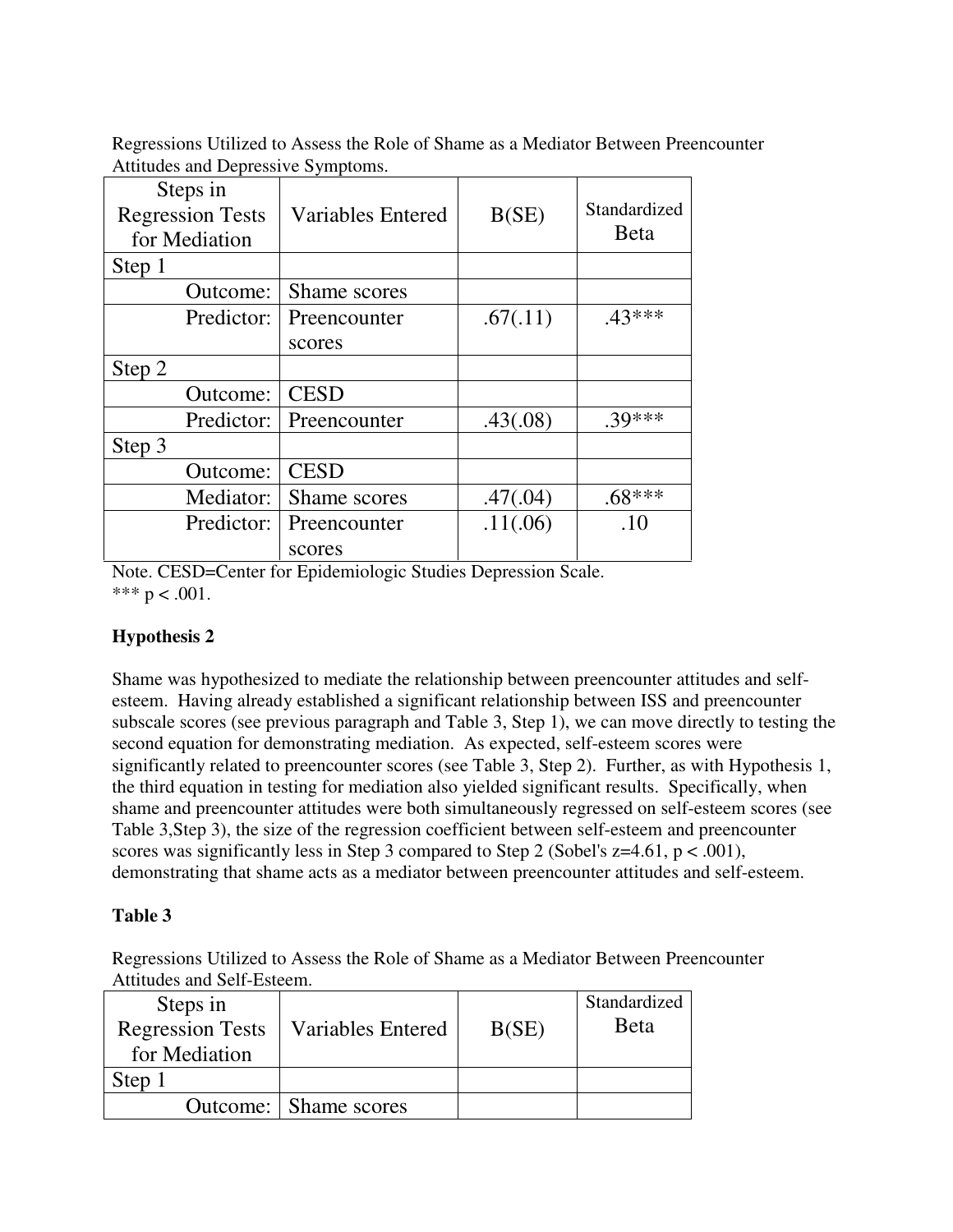|        | Predictor: | Preencounter              | .67(.11)     | $.43***$ |
|--------|------------|---------------------------|--------------|----------|
|        |            | scores                    |              |          |
| Step 2 |            |                           |              |          |
|        | Outcome:   | Self-Esteem               |              |          |
|        |            | Predictor:   Preencounter | $-1.43(.67)$ | $-.17*$  |
| Step 3 |            |                           |              |          |
|        | Outcome:   | Self-Esteem               |              |          |
|        | Mediator:  | Shame scores              | $-2.69(.66)$ | $-49***$ |
|        | Predictor: | Self-Esteem               | .38(.66)     | .04      |
|        |            | scores                    |              |          |

 $*$ p < .05. \*\*\* p < .001.

#### **DISCUSSION**

As predicted, shame mediated the relationship between preencounter attitudes and both feelings of depression and global self-esteem, respectively. These findings suggest that shame is a key component of the preencounter status of Nigrescence, and that future research assessing the association of Nigrescence with psychopathology may benefit from the inclusion of this variable. Further, if the present models are correct, they have implications for clinicians working with African American college students who endorse feelings of depression and anti-Black attitudes concomitantly. For example, while past studies have demonstrated a consistent and clear correlation between endorsing anti-Black attitudes and negative psychopathology, recent work suggests that endorsing more favorable attitudes about being African American is associated with better mental health (Mandara, Gaylord-Harden, Richards, & Ragsdale, 2009; Settles, Pagano, Abdou, & Sidanius, 2010). Thus, at first blush, it might appear that an obvious point of intervention with African Americans evincing conjoint symptoms of depression and anti-Black attitudes would be to combat these negative attitudes by kindling feelings of racial pride. However, the present study suggests a less direct, but potentially equally powerful, third point of intervention: reducing feelings of general shame. Addressing issues of shame might also precipitate an increase in self-esteem with such clients.

While this study is a valid exploration of this area of inquiry, it has some limitations. For example, these findings need replication with non-college samples, and with alternate measures of racial identity (e.g., Sellers et al., 1998; Vandiver et al., 2001). Also, because there is no single experience of racial identity and not all African Americans have internalized a negative view of being Black, the present findings are likely most applicable to those depressed or low selfesteem individuals exhibiting both preencounter attitudes and shame. Finally, because this research is preliminary and correlational, future research should consider the role of additional mediators in explaining the present findings.

Despite these limitations, this is a valid study of these questions and offers significant insight into the affective components of the preencounter status.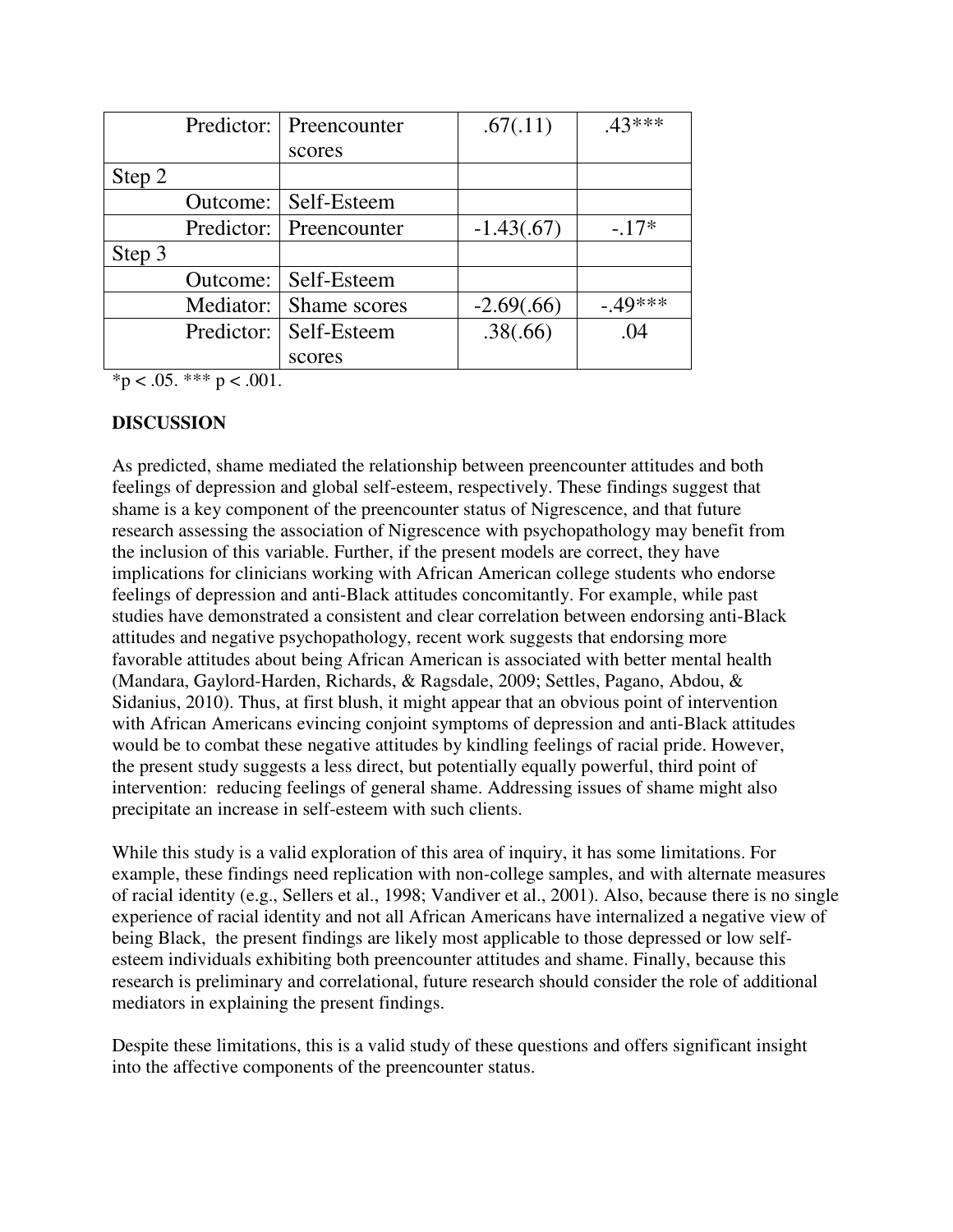#### **REFERENCES**

Baldwin, J. A. (1979). Theory and research concerning the notion of Black self-hatred: A review and reinterpretation. *Journal of Black Psychology*, *5*, 51-77.

Baldwin, J. A. & Bell, Y. R. (1985). The African self-consciousness scale: An Africentric personality questionnaire. *The Western Journal of Black Studies*, *9*, 61-68.

Banks, W. C. (1976). White preference in Blacks: A paradigm in search of a phenonmenon*. Psychological Bulletin*, *83*, 1179-1186.

Brown, J. D., & Marshall, M. A. (2001). Self-esteem and emotion: Some thoughts about feelings. *Personality and Social Psychology Bulletin*, *27*, 575-584. doi: 10.1177/0146167201275006

Carter, R. T. (1991). Racial identity attitudes and psychological functioning. *Journal of Multicultural Counseling and Development*, *19*, 105-114.

Cokley, K. (2007). Critical issues in the measurement of ethnic and racial identity: A referendum on the state of the field. *Journal of Counseling Psychology*, *54*, 224-234.

Collins, K. W. & Lightsey, O. R. Jr. (2001). Racial identity, generalized self-efficacy, and selfesteem: A pilot study of a mediation model for African American women. *Journal of Black Psychology*, *27*, 272-287.

Cook, D. R. (1991). Shame, attachment, and addictions: Implications for family therapists. *Contemporary Family Therapy*, *13*, 405-419.

Cook, D. R. (1994*). Internalized shame scale: Professional manual*. Menomonie, WI: Channel Press.

Correll, J., Park, B., Judd, C. M., & Wittenbrink, B. (2002). The police officer's dilemma: Using ethnicity to disambiguate potentially threatening individuals. *Journal of Personality and Social Psychology*, *83*, 1314-1329.

Cross, W. E. (1991). *Shades of Black: Diversity in African-American identity*. USA: Temple University Press.

De Rubeis, S. & Hollenstein, T. (2009). Individual differences in shame and depressive symptoms during early adolescence. *Personality and Individual Differences*, *46*, 477-482.

Dovidio, J.F. (2001). On the nature of contemporary prejudice: The third wave. *Journal of Social Issues*, *57*, 829-849.

Frazier, P. A., Tix, A. P., Barron, K. E. (2004). Testing moderator and mediator effects in counseling psychology research. *Journal of Counseling Psychology*, *51*, 115-134.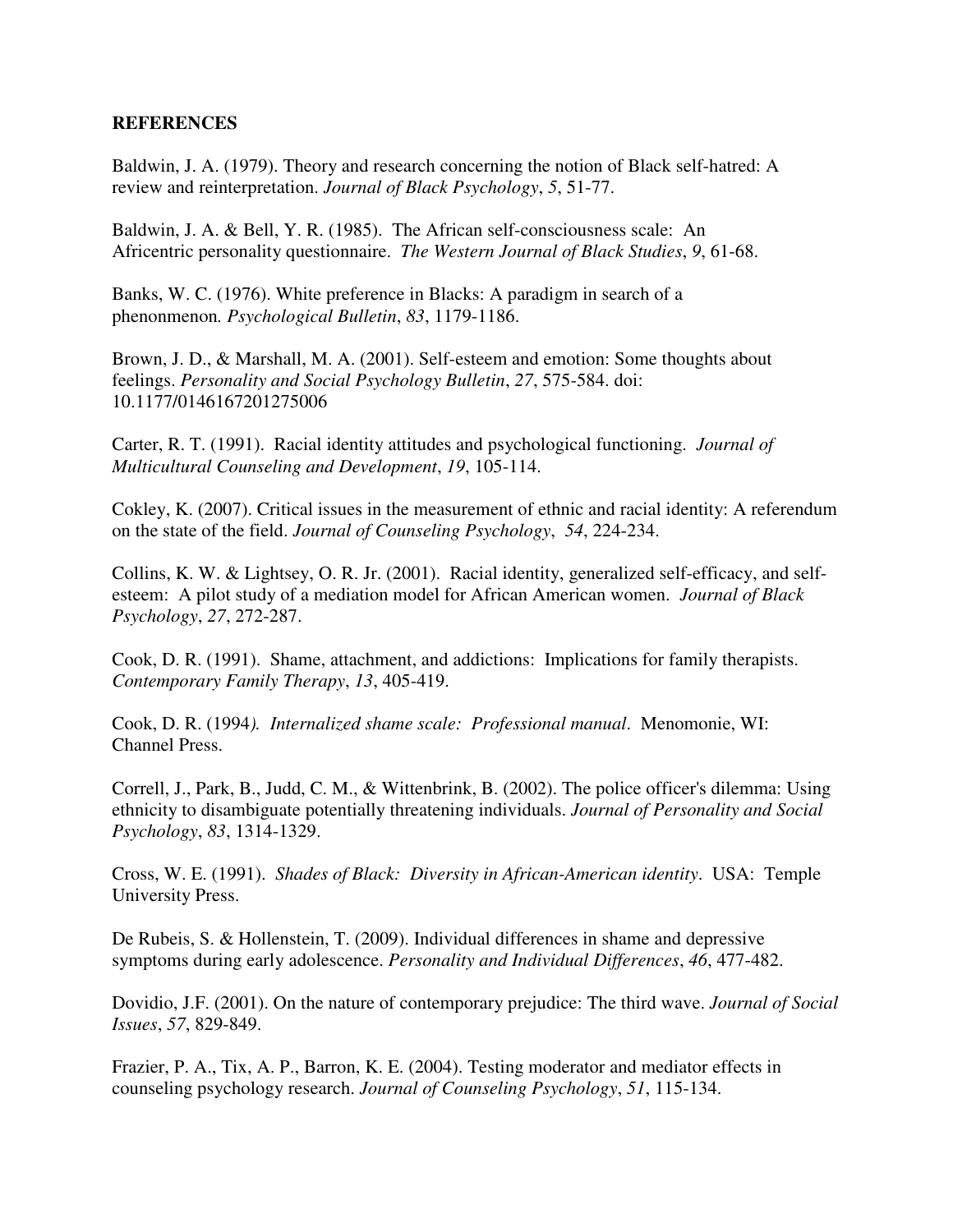Gilbert, P., McEwan, K., Bellew, R., Mills, A., & Gale, C. (2009). The dark side of competition: How competitive behaviour and striving to avoid inferiority are linked to depression, anxiety, stress and self-harm. *Psychology and Psychotherapy: Theory, Research and Practice*, *82*, 123- 136.

Helms, J. E. & Parham, T. A. (1996). The racial identity attitude scale. In Reginald L. Jones's (Ed.) *Handbook of Tests and Measurements for Black Populations* (vol. 2, pp. 167-174): Hampton, VA: Cobb & Henry Publishers.

Higgins, E. T., Klein, R., & Strauman, T. (1985). Self-concept discrepancy theory: A psychological model for distinguishing among different aspects of depression and anxiety. *Social Cognition*, *3*, 51-76.

Kaufman, G. (1996). *The psychology of shame* (2nd ed.). New York, NY: Springer Publishing Company, Inc.

Kaster, R. A. (1997). The shame of the Romans. *Transactions of the American Philological Association*, *127*, 1-19.

Lewis, H. B. (1987a). Introduction: Shame - the "sleeper" in psychopathology. In H. B. Lewis's (Ed.), *The Role of Shame in Symptom Formation* (pp. 1-28). Hillsdale, NJ: Lawrence Erlbaum Associates, Inc.

Lewis, H. B. (1987b). The role of shame in depression over the life span. In H. B. Lewis's (Ed.), *The Role of Shame in Symptom Formation* (pp. 29-50). Hillsdale, NJ: Lawrence Erlbaum Associates, Inc..

Lundberg, J. Kriestenson, M. & Starrin, B. (2009). Status incongruence revisited: associations with shame and mental wellbeing. *Sociology of Health & Illness*, *31*, 478-493. doi: 10.1111/j.1467-9566.2008.01148.x

Mandara, J., Gaylord-Harden, N. K., Richards, M. H., & Ragsdale, B. L. (2009). The effects of changes in racial identity and self-esteem on changes in African American adolescents' mental health. *Child Development*, *80*, 1660-1675.

Mendes, W. B., Blascovich, J., Lickel, B. & Hunter, S. (2002). Challenge and threat during social interactions with White and Black men. *Personality and Social Psychology Bulletin*, *28*, 939-952.

Munford, M. B. (1994). Relationship of gender, self-esteem, social class, and racial identity to depression in Blacks. *Journal of Black Psychology*, *20*, 157-174.

Parham, T. A., & Helms, J. E. (1981). The influence of Black students' racial identity attitudes on preferences for counselor's race. *Journal of Counseling Psychology*, *28*, 250-257.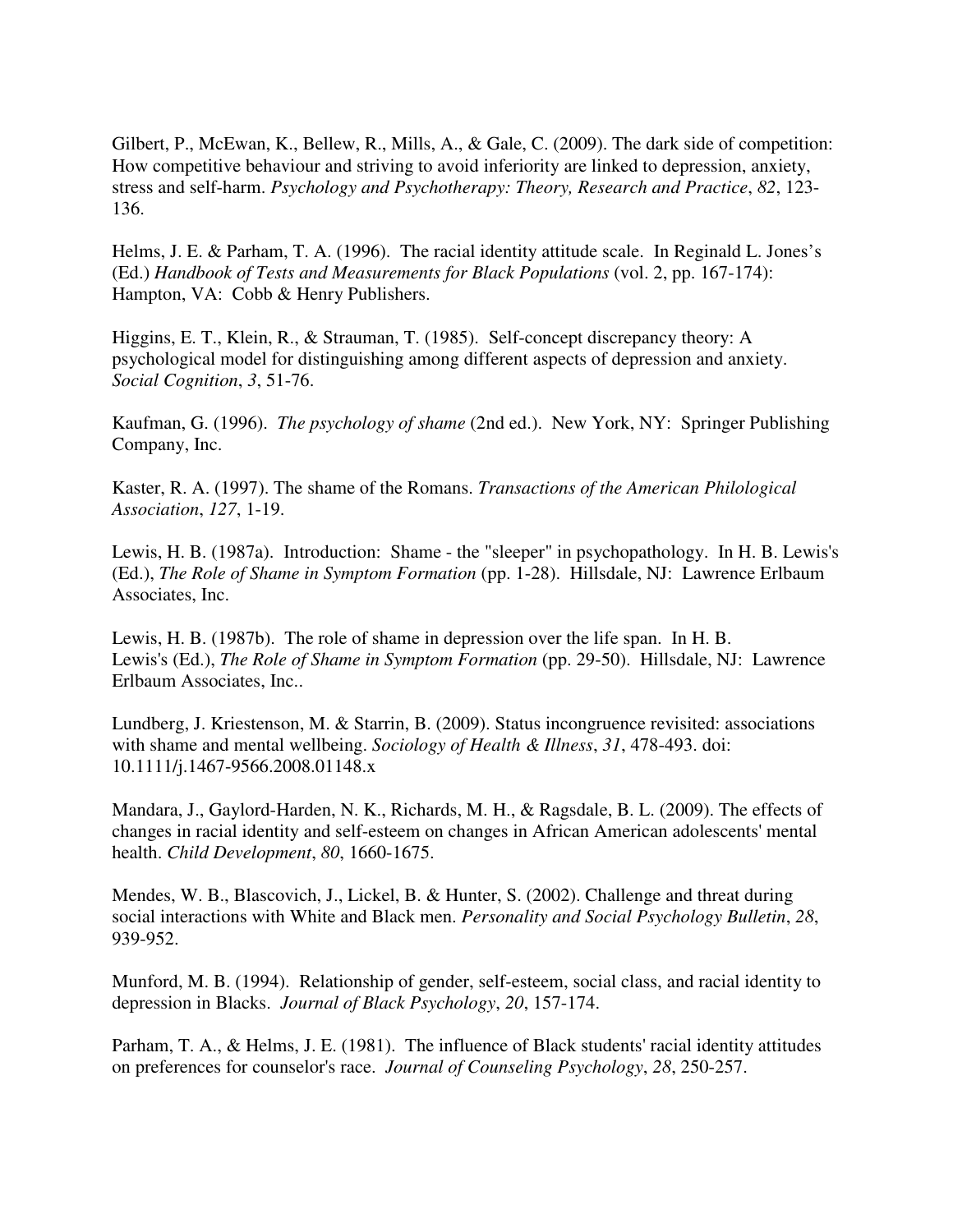Parham, T. A., & Helms, J. E. (1985a). Relation of racial identity attitudes to self actualization and affective states of Black students. *Journal of Counseling Psychology*, *32*, 431-440.

Parham, T. A., & Helms, J. E. (1985b). Attitudes of racial identity and self-esteem of Black students: An exploratory investigation*. Journal of College Student Personnel*, *26*, 143- 146.

Phillips, A. G. & Silvia, P. J. (2010). Individual differences in self-discrepancies and emotional experience: Do distinct discrepancies predict distinct emotions? *Personality and Individual Differences*, *49*, 148-151.

Ponterotto, J. G., & Wise, S. L. (1987). Construct validity study of the racial identity attitude scale. *Journal of Counseling Psychology*, *34*, 218-223.

Pyant, C. T. & Yanico, B. J. (1991). Relationship of racial identity and gender-role attitudes to Black women's psychological well-being. *Journal of Counseling Psychology*, *38*, 315-322.

Radloff, L. S. (1977). The CES-D scale: A self-report depression scale for research in the general population. *Applied Psychological Measurement*, *1*, 385-401.

Rosenberg, M., Schooler, C., Schoenbach, C., & Rosenberg, F. (1995). Global self-esteem and specific self-esteem: Different concepts, different outcomes. *American Sociological Review, 60*, 141-156.

Sellers, R. M., Smith, M. A., Shelton, J. N., Rowley, S. A. J., & Chavous, T. M. (1998). Multidimensional model of racial identity: A reconceptualization of African American Racial Identity. *Personality and Social Psychology Review*, *2*, 18-39.

Settles, I. H., Navarrete, C. D., Pagano, S. J., Abdou, C. M., & Sidanius, J. (2010). Racial identity and depression among African American women. *Cultural Diversity and Ethnic Minority Psychology*, *16*, 248-255.

Speight, S. L., Vera, E. M., & Derrickson, K. B. (1996). Racial self-designation, racial identity, and self-esteem revisited. *Journal of Black Psychology*, *22*, 37-52.

Thompson, T., Sharp, J., & Alexander, J. (2008). Assessing the psychometric properties of a scenario-based measure of achievement guilt and shame. *Educational Psychology*, *28*, 373-395.

Tomkins, S. S. (1963). *Affect Imagery Consciousness*. NY: Springer Publication Company, Inc.

Vandiver, B. J., Cross, W. E., Jr., Worrell, F. C., & Fhagen-Smith, P. E. (2002). Validating the Cross Racial Identity Scale. *Journal of Counseling Psychology*, *49*, 71- 85.